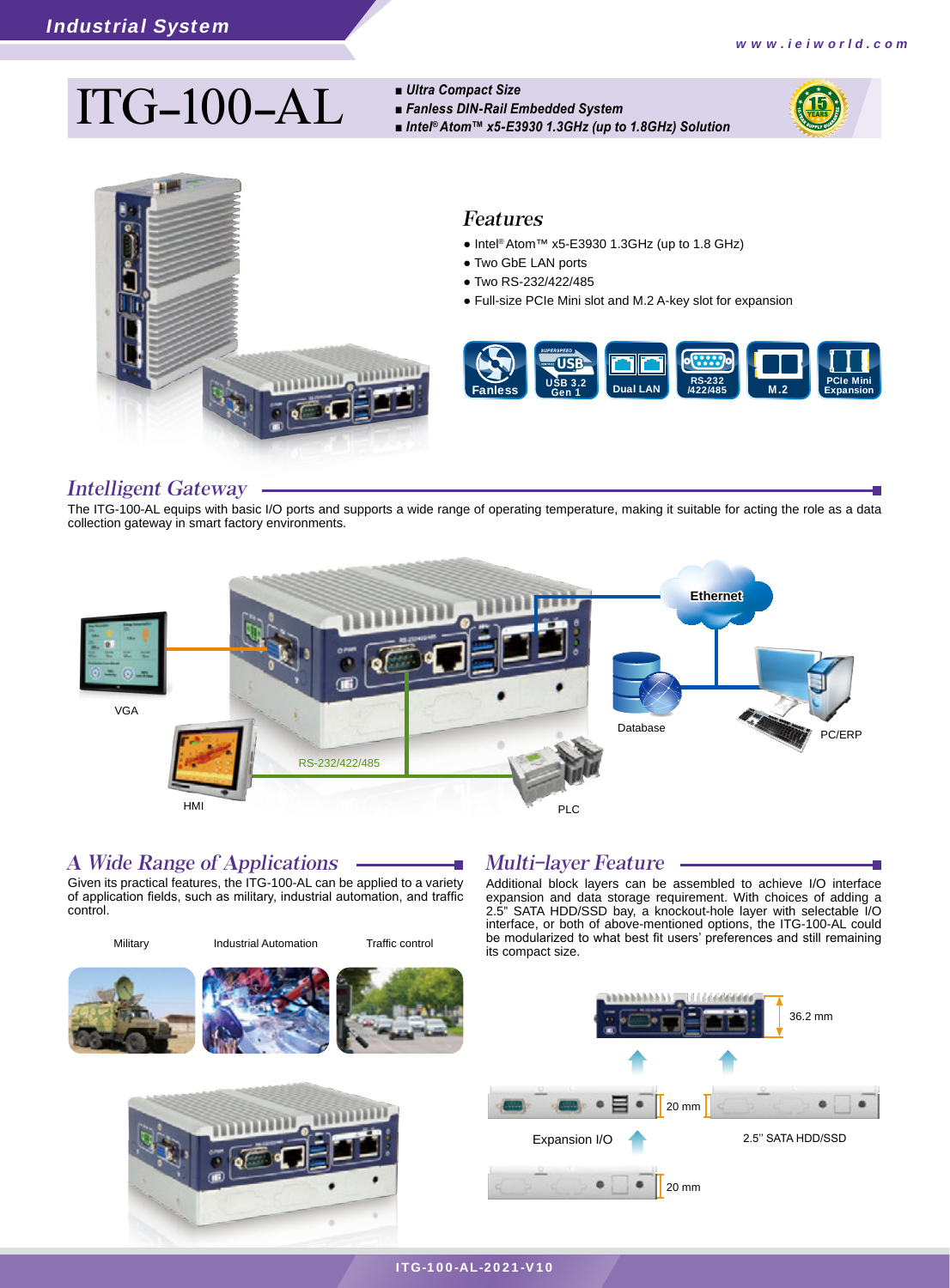### Functionality Expansions

In order to respond the demand of adding more functions to the system, the ITG-100-AL is designed with a full-size PCIe Mini slot reserved for 3G/4G and a M.2 A-key slot reserved for Wi-Fi to provide function expansions with easy access.

### Ultra-compact Size

Space limitation is one of the constraints commonly seen in today's industrial environment. Under tight restrictions, the ITG-100-AL not only provides palm-sized design to meet the space requirement, but also comes with adequate basic I/O interfaces for various applications.



### Specifications

| <b>Model Name</b>     |                              | <b>ITG-100-AL</b>                                                                                             |  |
|-----------------------|------------------------------|---------------------------------------------------------------------------------------------------------------|--|
| <b>Chassis</b>        | Color                        | Blue & Silver                                                                                                 |  |
|                       | Dimensions (WxDxH) (mm)      | Single layer: 137 x 102.8 x 36.2<br>Dual layer: 137 x 102.8 x 56.2                                            |  |
|                       | <b>System Fan</b>            | Fanless                                                                                                       |  |
|                       | <b>Chassis Construction</b>  | Extruded aluminum alloy                                                                                       |  |
| Motherboard           | <b>CPU</b>                   | Intel <sup>®</sup> Atom <sup>™</sup> x5-E3930 1.3 GHz<br>(up to 1.8 GHz, dual-core, TDP 6.5W)                 |  |
|                       | Chipset                      | SoC                                                                                                           |  |
|                       | <b>System Memory</b>         | 1 x SO-DIMM DDR3L 1600/1867 (2GB pre-installed)(up to 8GB)                                                    |  |
| <b>Storage</b>        | <b>Hard Drive</b>            | 1 x 2.5" SATA 6Gb/s HDD/SSD bay                                                                               |  |
|                       | eMMC                         | 1 x eMMC5.0 (up to 32GB)(optional)                                                                            |  |
|                       | <b>Micro SD</b>              | 1 x Micro SD slot (optional)                                                                                  |  |
| <b>I/O</b> Interfaces | <b>USB</b>                   | 2 x USB 3.2 Gen1<br>2 x USB 2.0 (optional)                                                                    |  |
|                       | <b>Ethernet</b>              | 2 x RJ-45:<br>2 x GbE by Intel <sup>®</sup> I211                                                              |  |
|                       | <b>COM Port</b>              | 2 x RS232/422/485 with AFC (DB9/RJ-45)<br>2 x RS232 (optional)                                                |  |
|                       | Digital I/O                  | 8-bit Digital I/O (4-in/ 4-out)(optional)                                                                     |  |
|                       | <b>Display</b>               | 1 x VGA (up to 1920 x 1080@60Hz)                                                                              |  |
|                       | <b>Wireless</b>              | 1 x 802.11a/b/g/n/ac (optional)                                                                               |  |
|                       | Other                        | 1 x Power Button, 1 x Reset Button, 1 x AT/ATX Switch, 1 x LED for Power (Green), 1 x LED for HDD<br>(Yellow) |  |
| <b>Expansions</b>     | <b>PCle Mini</b>             | 1 x Full-size (PCIe/USB 2.0/SATA)                                                                             |  |
|                       | M.2                          | 1 x 2230 A-key (PCIe x 1/USB 2.0)                                                                             |  |
| Power                 | Power Input                  | Terminal block: 12 V DC (9 ~ 36V DC BOM optional) <sup>1</sup>                                                |  |
|                       | <b>Power Consumption</b>     | 12V @ 1A<br>(Intel <sup>®</sup> Atom™ E3930 with 2GB memory)                                                  |  |
| Reliability           | <b>Mounting</b>              | DIN-Rail/ Wall-mount                                                                                          |  |
|                       | <b>Operating Temperature</b> | -20°C ~ 60°C with air flow (SSD), 10% ~ 95% non-condensing                                                    |  |
|                       | <b>Storage Temperature</b>   | -30°C ~ 70°C with air flow (SSD), 10% ~ 90% non-condensing                                                    |  |
|                       | <b>Operating Shock</b>       | Half-sine wave shock 5G, 11ms, 100 shocks per axis (SSD)                                                      |  |
|                       | <b>Operating Vibration</b>   | MIL-STD-810G 514.6C-1 (SSD)                                                                                   |  |
|                       | <b>Weight (Net/Gross)</b>    | Single layer: 0.67g/ 1.03kg<br>Dual layer: 0.86g/ 1.22kg                                                      |  |
|                       | Safety/EMC                   | CE/FCC                                                                                                        |  |
|                       | <b>Watchdog Timer</b>        | Programmable $1 \sim 255$ sec/min                                                                             |  |
| <b>OS</b>             | <b>Supported OS</b>          | Microsoft Windows 10 / Windows 11, Linux                                                                      |  |

1. By order production, MOQ:100